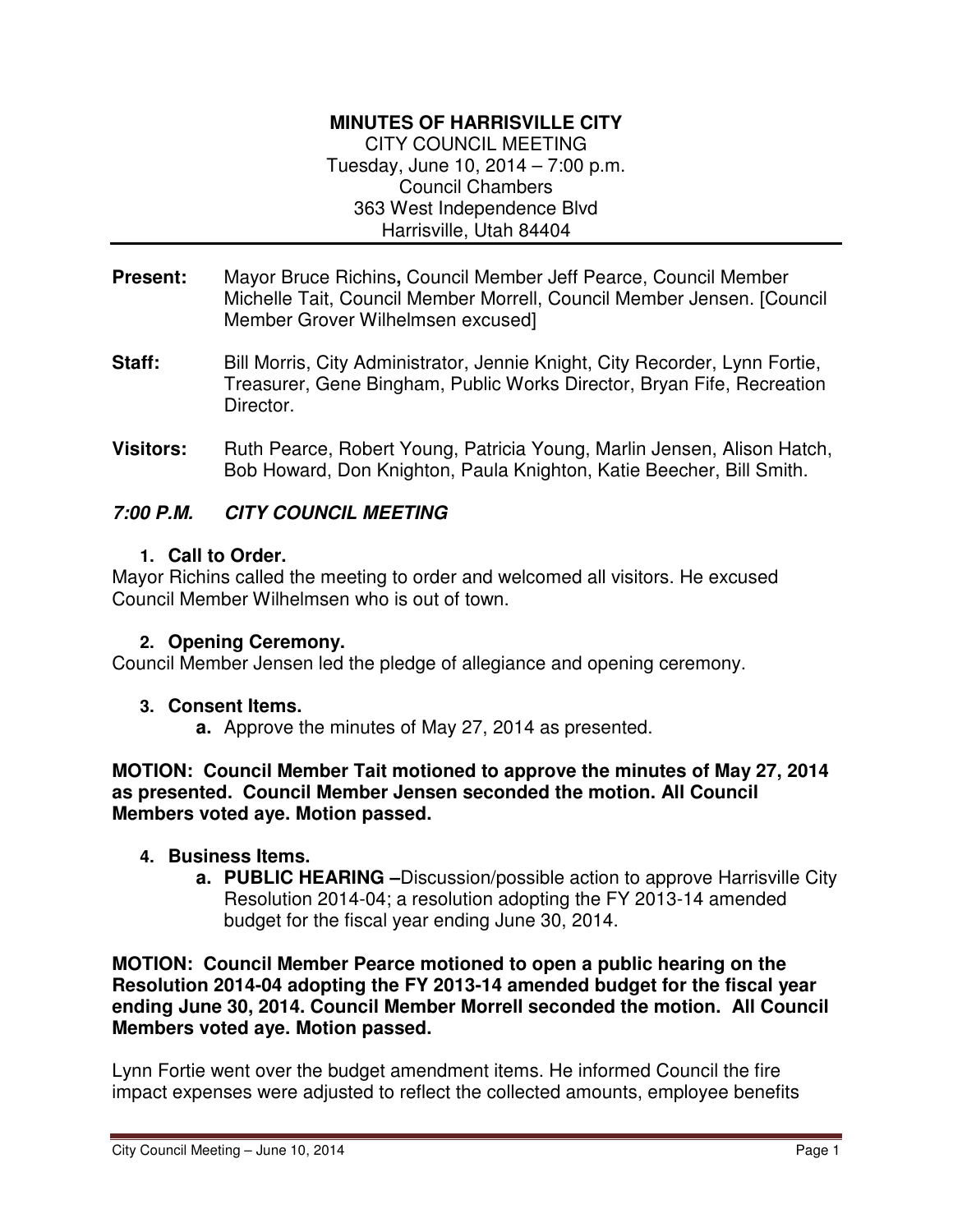were adjusted, as well as youth baseball/softball. He also informed Council the Capital Projects reflects a slight adjustment of \$6,000.

No public comments were offered.

**MOTION: Council Member Tait motioned to close the public hearing. Council Member Pearce seconded the motion. All Council Members voted aye. Motion passed.** 

**MOTION: Council Member Morrell motioned to approve Harrisville City Resolution 2014-04; a resolution adopting the FY 2013-14 amended budget for the fiscal year ending June 30, 2014. Council Member Jensen seconded the motion. A Roll Call vote was taken.** 

| <b>Council Member Morrell</b> | Yes |
|-------------------------------|-----|
| <b>Council Member Jensen</b>  | Yes |
| <b>Council Member Pearce</b>  | Yes |
| <b>Council Member Tait</b>    | Yes |

**Motion passed 4-0.** 

**b. PUBLIC HEARING –** Discussion/possible action to approve Harrisville City Resolution 2014-05; a resolution adopting the FY 2014-15 final budget for the fiscal year ending June 30, 2015.

#### **MOTION: Council Member Tait motioned to open a public hearing on the Resolution 2014-05 adopting the FY 2014-15 final budget for the fiscal year ending June 30, 2015. Council Member Morrell seconded the motion. All Council Members voted aye. Motion passed.**

Ruth Pearce, 295 E. 1150 N., said City Council Members are elected to be stewards over the city funds; doing everything possible to stay out of the excess fund. The proposed budget items are a city wish list, not necessarily needs. In her opinion the dump truck is not necessary, and the CERT trailer is not necessary. She suggested Council consider adding these items next year when there is more money in the budget.

#### **MOTION: Council Member Tait motioned to close the public hearing. Council Member Pearce seconded the motion. All Council Members voted aye. Motion passed.**

Lynn Fortie said he added the health insurance numbers and this change is reflected, the garbage collection fee increase is also included. He looked to see what we are historically paying in this area and came up with an approximate number to input for this line item. He also received the certified tax rate from the county to include. In his estimation this leaves \$17,920 deficit.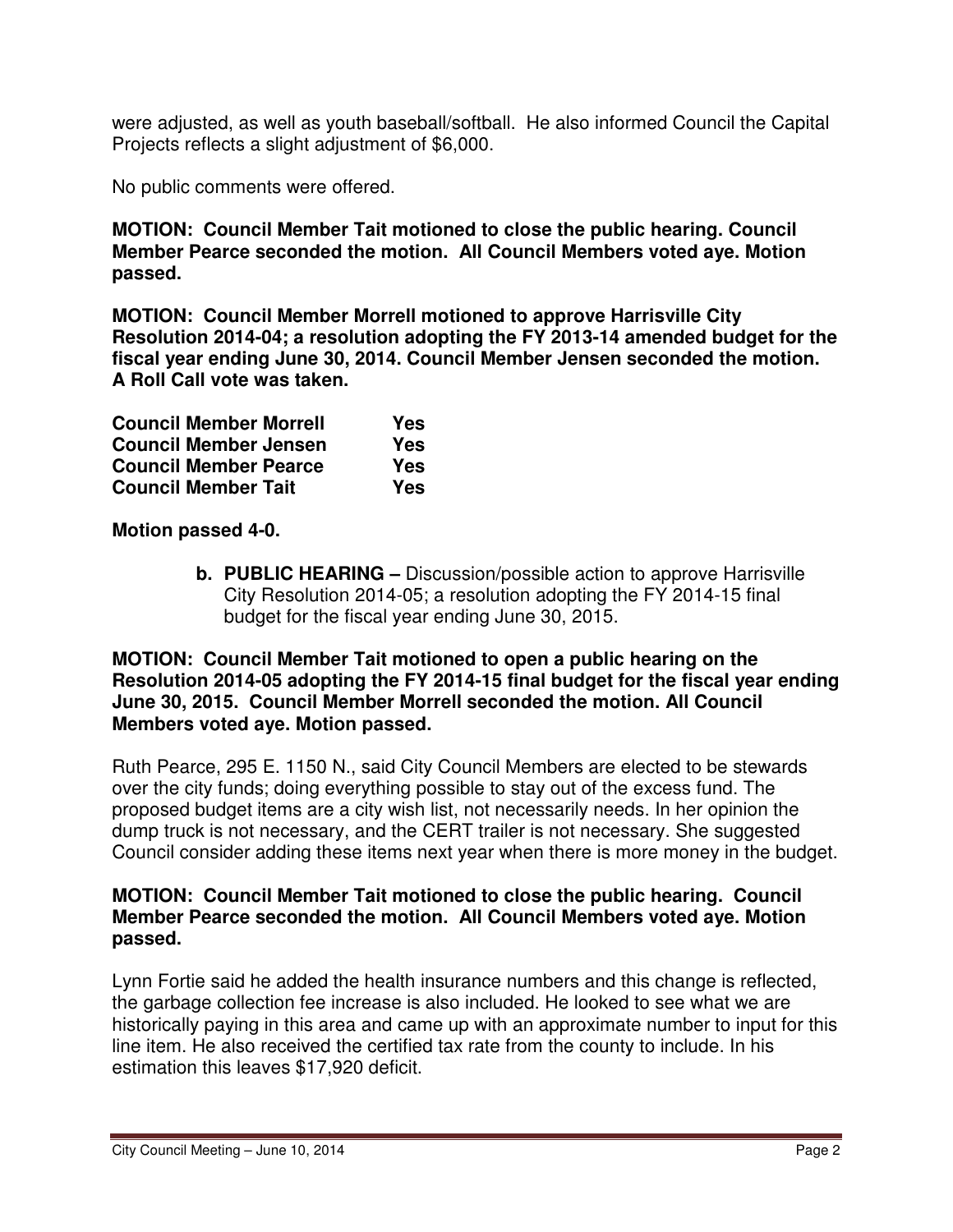Another item that was previously discussed is the option to reduce the city's health insurance contribution to 85/15 rather than the 90/10 currently paid. Total savings with this adjustment would be approximately \$12,000 but would transfer this burden to the employees.

Mayor Richins clarified the CERT trailer will not be purchased. He explained the purchase of the dump truck is expended over the motor pool budget and the total amount is not taken from this year's budget; the line item for this year's amount is approximately \$30,000.

Gene Bingham clarified the old truck will be considered surplus and sold at auction. Council Member Pearce asked Gene Bingham if the city contacted Huntsville for sale of the dump truck. He thought they may be looking for a snow plow. Gene Bingham said they will be taking it to the auction, if Huntsville has an interest, they can purchase through the auction.

Council Member Morrell said she would like to support the staff, in particular Gene Bingham. She has never known him to spend city funds unwisely. When he says there is a need for something, this is the case.

Council Member Pearce concurred this truck is old.

**MOTION: Council Member Morrell motioned to approve Harrisville City Resolution 2014-05; a resolution adopting the FY 2014-15 final budget for the fiscal year ending June 30, 2015. Council Member Tait seconded the motion. A Roll Call vote was taken.** 

| <b>Council Member Morrell</b> | Yes |
|-------------------------------|-----|
| <b>Council Member Jensen</b>  | Yes |
| <b>Council Member Pearce</b>  | Nο  |
| <b>Council Member Tait</b>    | Yes |

**Motion passed 3-1.** 

**c.** Youth City Council Recognition Awards

Council Member Tait recognized the graduating members of the Youth City Council, Katie Beecher, Ky Kartchner, Angela Powell, and Miranda Judd, who have generously donated their time serving and presented them with certificates.

> **d.** Discussion/action on giving advice and consent to the Mayor's appointments for Planning Commission.

Mayor Richins presented the names of Pat Young, to fill the term ending Dec. 2016, as a commissioner and Don Knighton, to fill the term ending Dec. 2015, as an alternate to fill vacancies on the Planning Commission. They will be replacing Dave Stephenson and Dave Eckersley who have both recently resigned.

Pat Young introduced herself. Council Member Tait asked what motivated her to apply. She is from the Washington DC area. She has since relocated here to Harrisville and loves this community. She knows change is inevitable but she would like to see things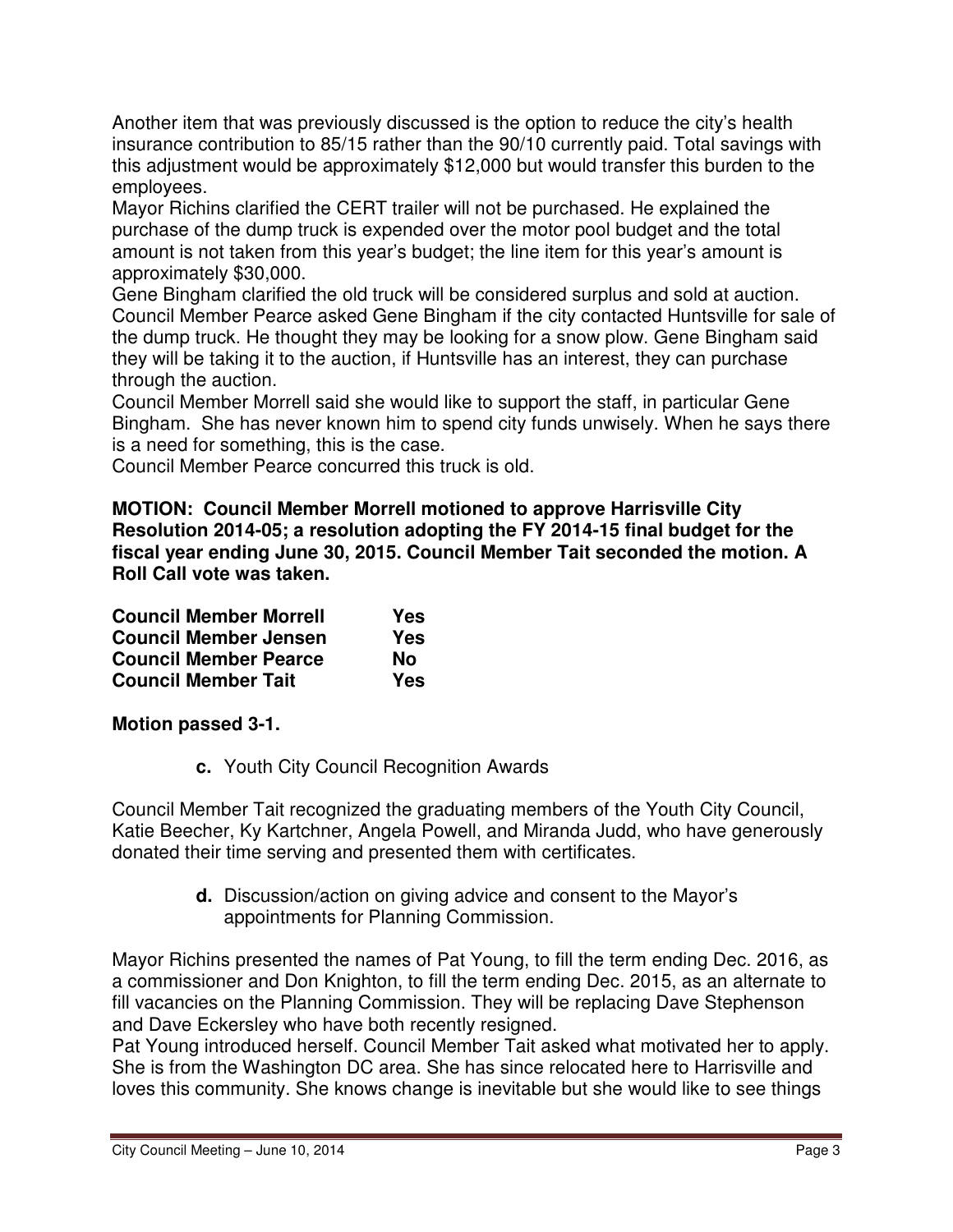change wisely and fluidly. She and her husband have lived several places including, Maryland and other big places. They love this area. Her address is 140 W. 2025 N. on the line of Harrisville and North Ogden. She is aware of community issues and has served in various capacities. She feels fair housing issues are not a problem in Harrisville.

Don Knighton introduced himself to Council. He has experience as a licensed architect. He has helped design communities and has experience with code issues on both city and state levels. He previously worked nationally for an international company, and has done work in over 40 states. He feels he brings lots of experience to the planning commission.

Mayor Richins explained why there is a variance in the time served. They are trying to stagger the times for reappointments.

## **MOTION: Council Member Pearce motioned to confirm the Mayor's appointments of Pat Young and Don Knighton to the Harrisville City Planning Commission. Council Member Tait seconded the motion. All Council Members voted aye. Motion passed.**

**e.** Discussion/possible action to approve Preliminary/Final approval of the reapplication of Wildflower Phase 6.

Bill Morris explained the items listed in the City Engineer's memo dated June 4, 2014 and recommended approval.

Council Member Jensen asked if a walking path between the subdivision and Orion Jr. High is included in the plans. Marlin Jensen said this is included and pointed out where this item is on the map. Marlin Jensen requested the Mayor's signature on the monument agreement.

### **MOTION: Council Member Jensen motioned to grant Preliminary/Final approval of the re-application of Wildflower Phase 6. Council Member Pearce seconded the motion. All Council Members voted aye. Motion passed.**

**f.** Discussion/possible action to approve Preliminary/Final approval of the second amendment to Lot 1 Brickyard Storage to create additional lots 3 and 4.

Bill Morris reviewed the City Engineer's letter dated June 4, 2014. Staff recommended approval subject to the engineer's letter and any staff or agency comments. Council Member Morrell asked about the lot size. Council Member Jensen asked for zoning clarification. Bill Morris said there are currently no plans for the development of these lots. Likely they will be sold off and whoever purchases the lot will be able to build within the manufacturing zone guidelines. Lot sizes were discussed and clarified.

**MOTION: Council Member Tait motioned to grant Preliminary/Final approval of the second amendment to Lot 1 Brickyard Storage to create additional lots 3 and 4, subject to the engineer's letter and any staff or agency comments. Council**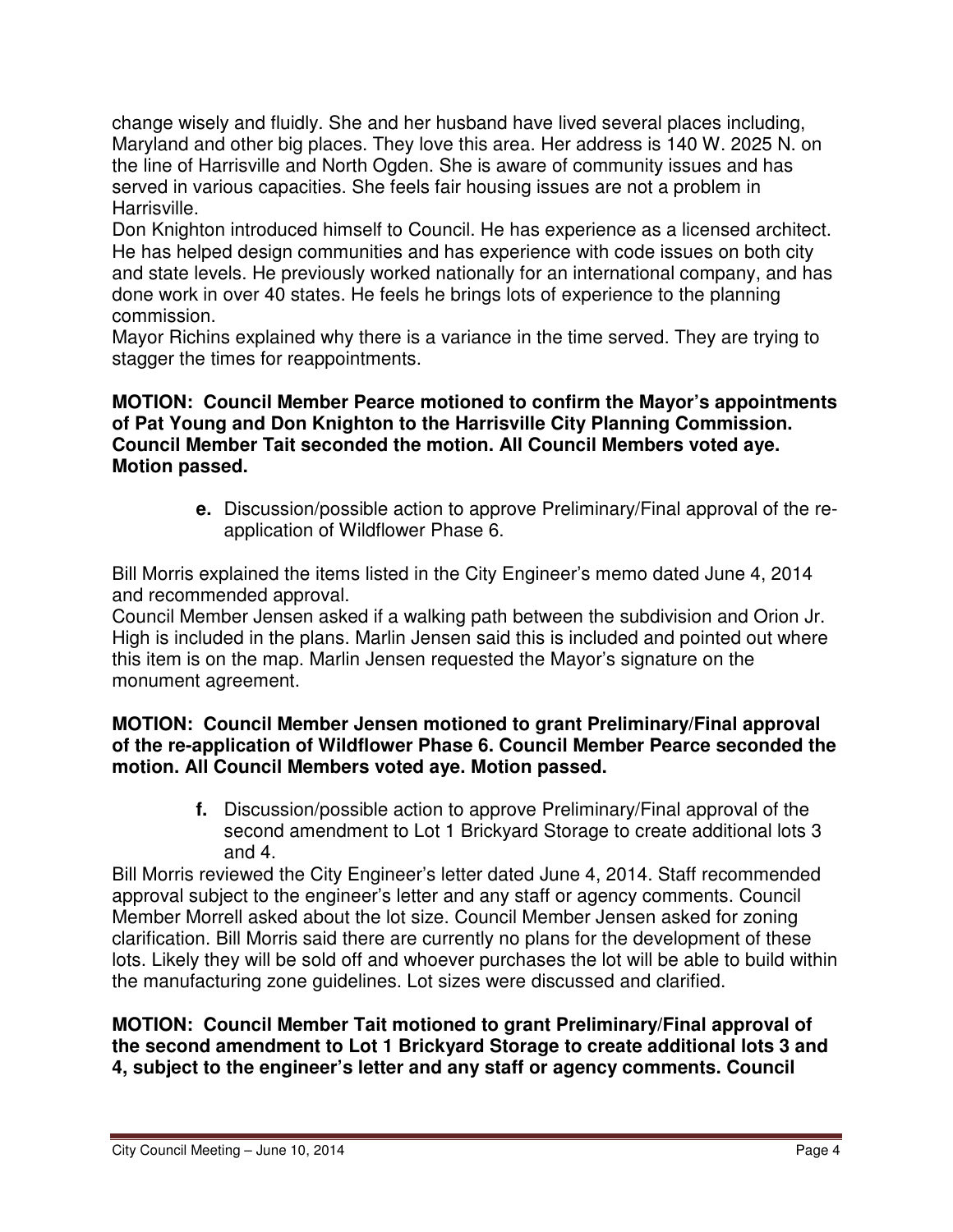#### **Member Pearce seconded the motion. All Council Members voted aye. Motion passed.**

**g.** Discussion/possible action to approve six month extension for the Hart Community Ownership Development.

Staff said there have been some communication issues with the agent representing this item.

#### **MOTION: Council Member Pearce motioned to table the approval for a six month extension for the Hart Community Ownership Development. Council Member Morrell seconded the motion. All Council Members voted aye. Motion passed.**

**h.** Discussion/possible action to approve Harrisville City Ordinance #466; Departmental Organization.

Bill Morris explained this ordinance creates each department and gives specifics to define these departments. Each section was explained to Council and they gave discussion on included duties. Council Member Pearce asked who specifically covers the lawns; mowing the city parks, city building, etc. Gene Bingham said the Parks and Recreation Department has covered the lawns for the last 4 years. Bryan Fife has been doing this as the Parks and Recreation Manager, but this will now be an actual department. Clarification was made that Parks and Recreation covers all of the lawns and detention basins. Gene Bingham explained this has been status quo already and pointed out the Parks and Rec and Public Works work hand in hand. They are able to help each other address the larger issues such as snow removal and other combined efforts.

Council Member Jensen said she is receiving positive feedback from parents about the organization of the baseball/softball field and program.

Council Member Morrell mentioned there are a lot of people using the parks.

#### **MOTION: Council Member Pearce motioned to approve Harrisville City Ordinance #466; Departmental Organization. Council Member Tait seconded the motion. A Roll Call Vote was taken.**

**Council Member Morrell Yes Council Member Jensen Yes Council Member Pearce Yes Council Member Tait Yes** 

**Motion passed 4-0.** 

## **5. Public Comments - (3 minute maximum)**

Ruth Pearce, 295 E. 1150 N., suggested Council consider in the future the cars and trucks that the city owns. She feels these are being driven for personal use. The employees are not being charged for this benefit. She suggested these employees be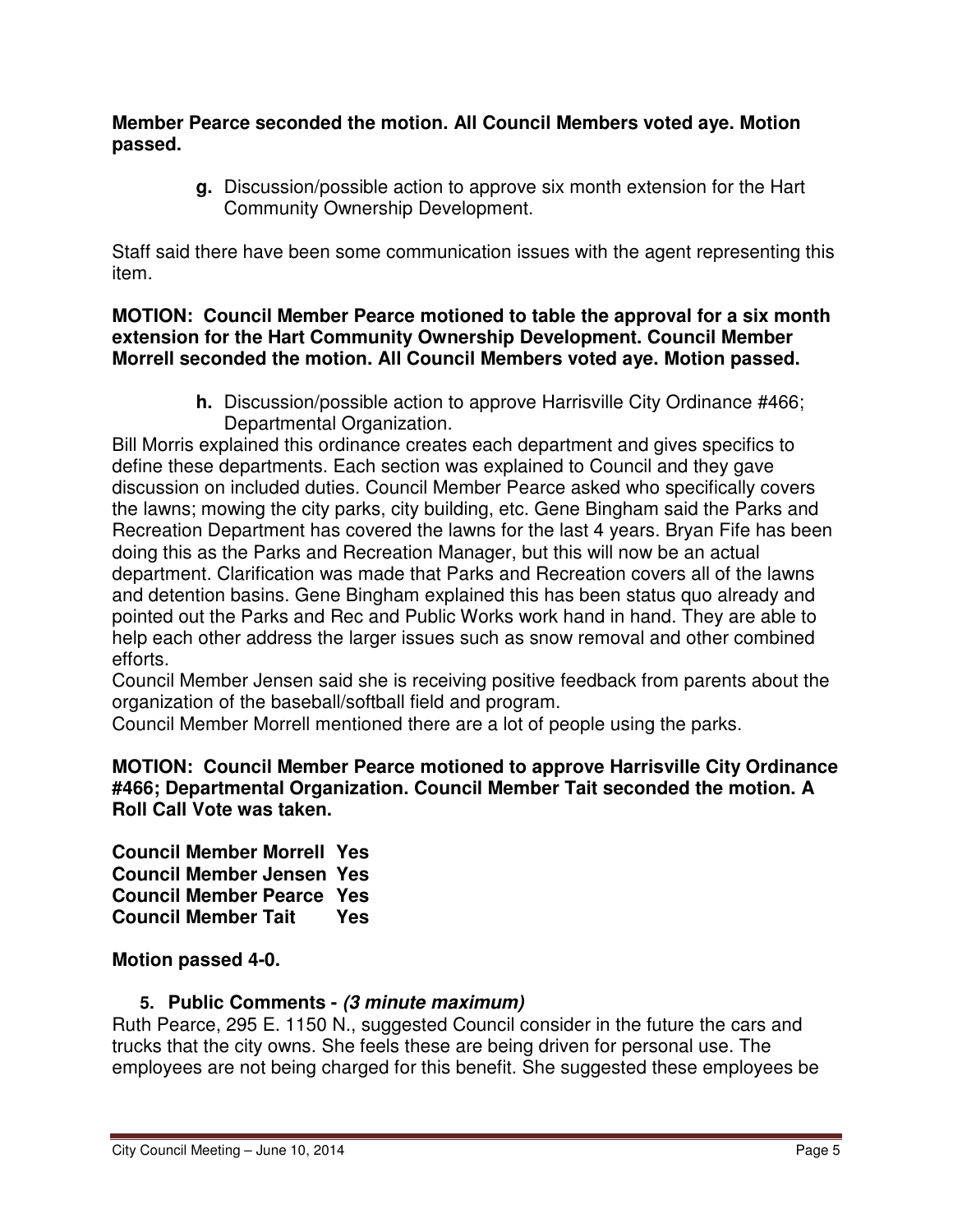accountable for this happening. Maybe this would cut down on the gasoline and use of these vehicles.

Bob Howard, 602 North Harrisville Road, asked if there is anything being done with the vacant houses down by Wal-Mart. Specifically the houses on North Street and Wall Ave. There are quite a few transients in this area. He has had opportunity to remove people from this area. Jiffy Lube was supposed to take the vacant house down and put a through street to this area.

Mayor and Council gave discussion on which houses are being lived in and which are vacant. Bob Howard said the big field next to his house is being used as a dump station. Witnesses have seen people dumping in this area. He suggested keeping tabs on this; especially the vacant houses.

Bill Morris reminded Council there was a zoning change to promote the sale of property in this area.

Council Member Morrell asked if we have served code enforcement on these properties. Bill Morris responded yes, they have been served in the past. They are required to mow twice a season, in June and September, to maintain grass no higher than 6 inches.

Bob said they have a mower that clears some of the pasture, but they leave a strip that is not being cut and this gets dried out, causing a fire hazard.

Council Member Pearce pointed out there are several other houses not in compliance. Bill Morris will work with staff to address these concerns.

## **6. Mayor/Council Follow-Up.**

Mayor Richins passed out the welcome pamphlet to Council for review. He suggested any comments for changes be directed to Jennie Knight.

Mayor Richins informed Council a complaint has been received regarding the Disc golf course. He read the complaint to Council. He has noticed some things that have come up with the disc golfers. Council Member Jensen said she did not think about the position of "hole" one, which is close to the playground area. Bryan Fife said there are three locations for basket one. This can be adjusted to direct traffic away from the basketball court. Mayor and Council gave discussion about the location of holes. Bryan Fife said there are several options for each hole and some can even be disabled until after the recreation season. They gave discussion about the rules and regulations for the disc golf. There is currently only a temporary sign, but permanent ones will be ordered.

Council Member Morrell reported on her conversation with Doug Larsen, Weber County Economic Developer. He suggested a few steps to move forward with enticing businesses into our city. His first suggestion is to understand the demographics of the city regarding infrastructure issues; water and sewer lines, or internet access. The second step is what direction does Council want to take the city. This can also include updating the general plan, including the required public hearings to update the plan. He suggested appointing a Council Member to work with him and review the items so if a budget is set for consultations; some of the ground work is in place. They also talked